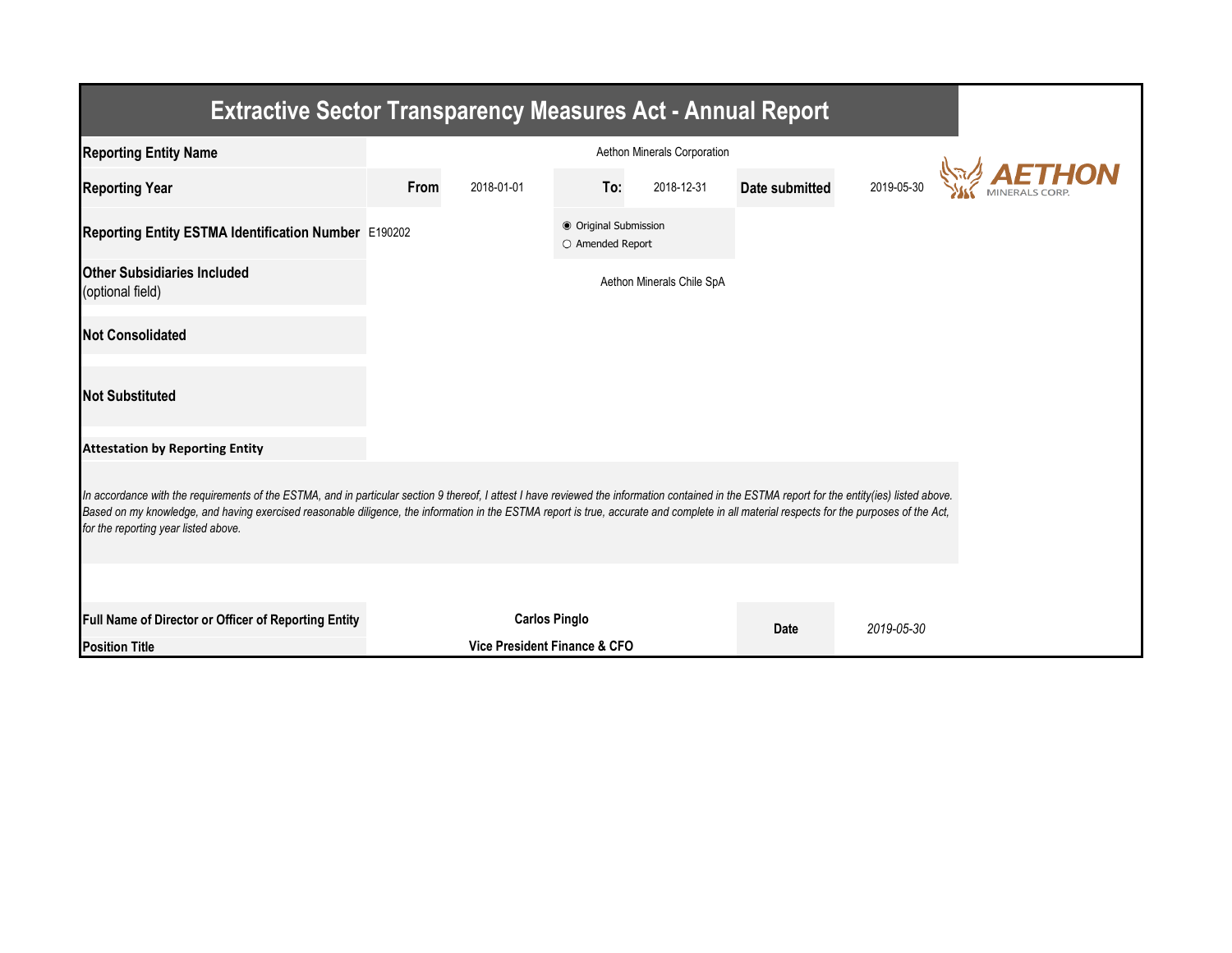| Extractive Sector Transparency Measures Act - Annual Report                                                                                                                      |                                                                                                                                              |                                                                                 |                                               |            |         |                                |                |                  |                                               |                                      |                                                                      |  |
|----------------------------------------------------------------------------------------------------------------------------------------------------------------------------------|----------------------------------------------------------------------------------------------------------------------------------------------|---------------------------------------------------------------------------------|-----------------------------------------------|------------|---------|--------------------------------|----------------|------------------|-----------------------------------------------|--------------------------------------|----------------------------------------------------------------------|--|
| <b>Reporting Year</b><br><b>Reporting Entity Name</b><br><b>Reporting Entity ESTMA</b><br><b>Identification Number</b><br><b>Subsidiary Reporting Entities (if</b><br>necessary) | From:                                                                                                                                        | 2018-01-01                                                                      | To:<br>Aethon Minerals Corporation<br>E190202 | 2018-12-31 |         | Currency of the Report CAD     |                |                  |                                               |                                      |                                                                      |  |
|                                                                                                                                                                                  | <b>Payments by Payee</b>                                                                                                                     |                                                                                 |                                               |            |         |                                |                |                  |                                               |                                      |                                                                      |  |
| Country                                                                                                                                                                          | Payee Name <sup>1</sup>                                                                                                                      | Departments, Agency, etc<br>within Payee that Received<br>Payments <sup>2</sup> | <b>Taxes</b>                                  | Royalties  | Fees    | <b>Production Entitlements</b> | <b>Bonuses</b> | <b>Dividends</b> | Infrastructure<br><b>Improvement Payments</b> | <b>Total Amount paid to</b><br>Payee | Notes <sup>34</sup>                                                  |  |
| Chile                                                                                                                                                                            | Central Government of Chile                                                                                                                  | Republic General Treasury                                                       |                                               |            | 325,897 |                                |                |                  |                                               | 325.897                              | 165,669,968 Chilean Pesos (CLP)<br>converted at 508.35 CLP for CAD\$ |  |
|                                                                                                                                                                                  |                                                                                                                                              |                                                                                 |                                               |            |         |                                |                |                  |                                               |                                      |                                                                      |  |
|                                                                                                                                                                                  |                                                                                                                                              |                                                                                 |                                               |            |         |                                |                |                  |                                               |                                      |                                                                      |  |
|                                                                                                                                                                                  |                                                                                                                                              |                                                                                 |                                               |            |         |                                |                |                  |                                               |                                      |                                                                      |  |
|                                                                                                                                                                                  |                                                                                                                                              |                                                                                 |                                               |            |         |                                |                |                  |                                               |                                      |                                                                      |  |
|                                                                                                                                                                                  |                                                                                                                                              |                                                                                 |                                               |            |         |                                |                |                  |                                               |                                      |                                                                      |  |
|                                                                                                                                                                                  |                                                                                                                                              |                                                                                 |                                               |            |         |                                |                |                  |                                               |                                      |                                                                      |  |
|                                                                                                                                                                                  |                                                                                                                                              |                                                                                 |                                               |            |         |                                |                |                  |                                               |                                      |                                                                      |  |
|                                                                                                                                                                                  |                                                                                                                                              |                                                                                 |                                               |            |         |                                |                |                  |                                               |                                      |                                                                      |  |
|                                                                                                                                                                                  |                                                                                                                                              |                                                                                 |                                               |            |         |                                |                |                  |                                               |                                      |                                                                      |  |
|                                                                                                                                                                                  |                                                                                                                                              |                                                                                 |                                               |            |         |                                |                |                  |                                               |                                      |                                                                      |  |
|                                                                                                                                                                                  |                                                                                                                                              |                                                                                 |                                               |            |         |                                |                |                  |                                               |                                      |                                                                      |  |
|                                                                                                                                                                                  |                                                                                                                                              |                                                                                 |                                               |            |         |                                |                |                  |                                               |                                      |                                                                      |  |
|                                                                                                                                                                                  |                                                                                                                                              |                                                                                 |                                               |            |         |                                |                |                  |                                               |                                      |                                                                      |  |
|                                                                                                                                                                                  |                                                                                                                                              |                                                                                 |                                               |            |         |                                |                |                  |                                               |                                      |                                                                      |  |
|                                                                                                                                                                                  |                                                                                                                                              |                                                                                 |                                               |            |         |                                |                |                  |                                               |                                      |                                                                      |  |
|                                                                                                                                                                                  |                                                                                                                                              |                                                                                 |                                               |            |         |                                |                |                  |                                               |                                      |                                                                      |  |
|                                                                                                                                                                                  |                                                                                                                                              |                                                                                 |                                               |            |         |                                |                |                  |                                               |                                      |                                                                      |  |
| <b>Additional Notes:</b>                                                                                                                                                         | On September 27,2018 Aethon Minerals Corporation changed its fiscal year end from November 30 to December 31 effective from December 1,2017. |                                                                                 |                                               |            |         |                                |                |                  |                                               |                                      |                                                                      |  |